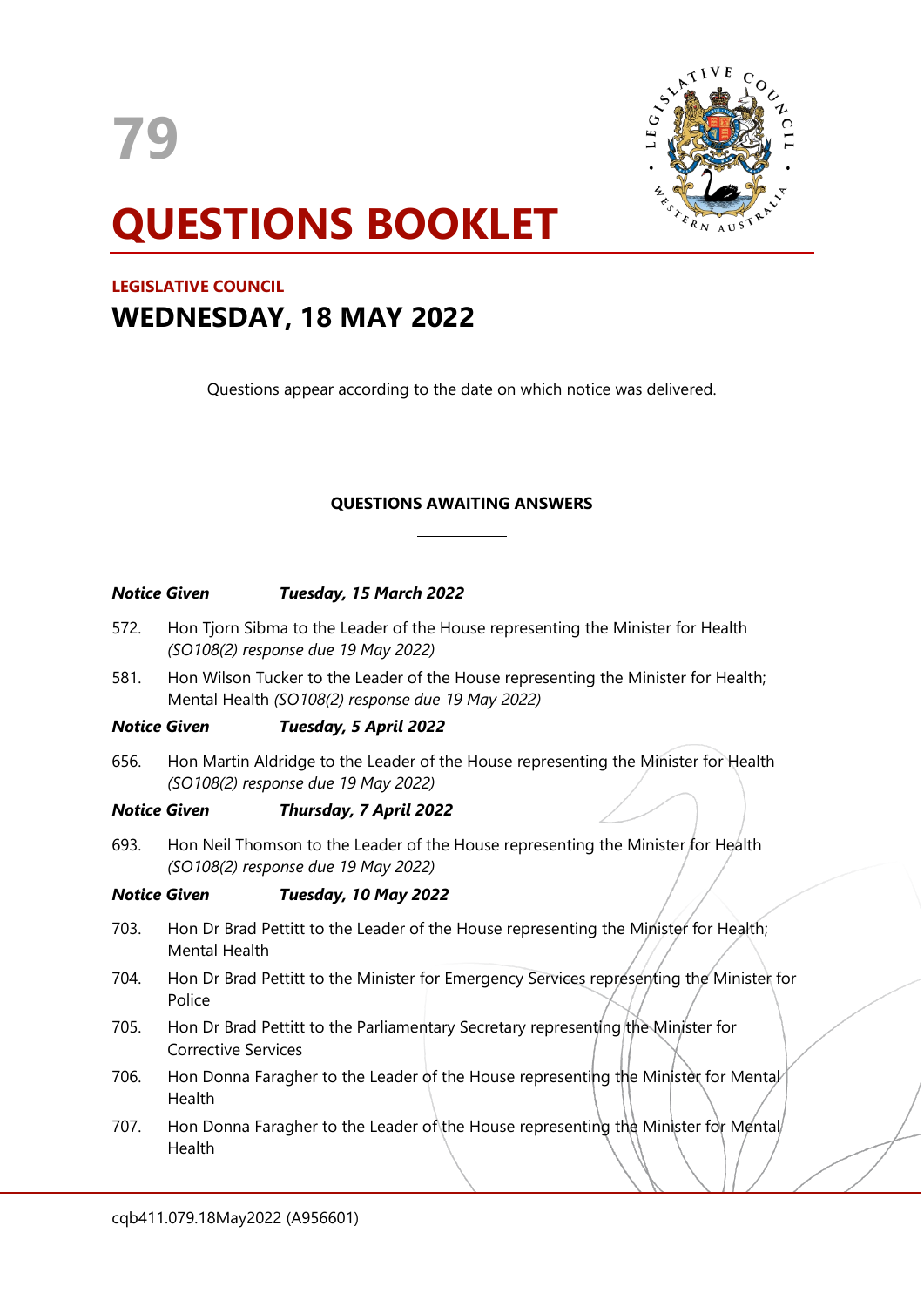## LEGISLATIVE COUNCIL

#### **Questions Awaiting Answers**

- 708. Hon Donna Faragher to the Leader of the House representing the Minister for Mental Health
- 709. Hon Donna Faragher to the Minister for Regional Development representing the Minister for Youth
- 710. Hon Dr Steve Thomas to the Minister for Regional Development representing the Minister for Water
- 711. Hon Dr Brad Pettitt to the Minister for Emergency Services representing the Minister for Environment
- 712. Hon Wilson Tucker to the Leader of the House representing the Premier
- 713. Hon Wilson Tucker to the Leader of the House representing the Premier
- 714. Hon Wilson Tucker to the Leader of the House representing the Minister for Health
- 715. Hon Wilson Tucker to the Minister for Regional Development
- 716. Hon Dr Steve Thomas to the Minister for Education and Training
- 717. Hon Dr Steve Thomas to the Minister for Volunteering
- 718. Hon Dr Steve Thomas to the Leader of the House representing the Minister for Health
- 719. Hon Dr Brad Pettitt to the Minister for Emergency Services representing the Minister for Environment
- 720. Hon Dr Brad Pettitt to the Minister for Emergency Services representing the Minister for Environment
- 721. Hon Dr Brad Pettitt to the Minister for Emergency Services representing the Minister for Environment
- 722. Hon Dr Brad Pettitt to the Minister for Emergency Services representing the Minister for Environment
- 723. Hon Neil Thomson to the Minister for Emergency Services representing the Minister for Police
- 724. Hon Neil Thomson to the Parliamentary Secretary representing the Minister for Corrective Services
- 725. Hon Neil Thomson to the Minister for Education and Training
- 726. Hon Neil Thomson to the Leader of the House representing the Minister for Health
- 727. Hon Neil Thomson to the Leader of the House representing the Minister for Community Services
- 728. Hon Peter Collier to the Minister for Emergency Services representing the Minister for Police
- 729. Hon Martin Aldridge to the Minister for Emergency Services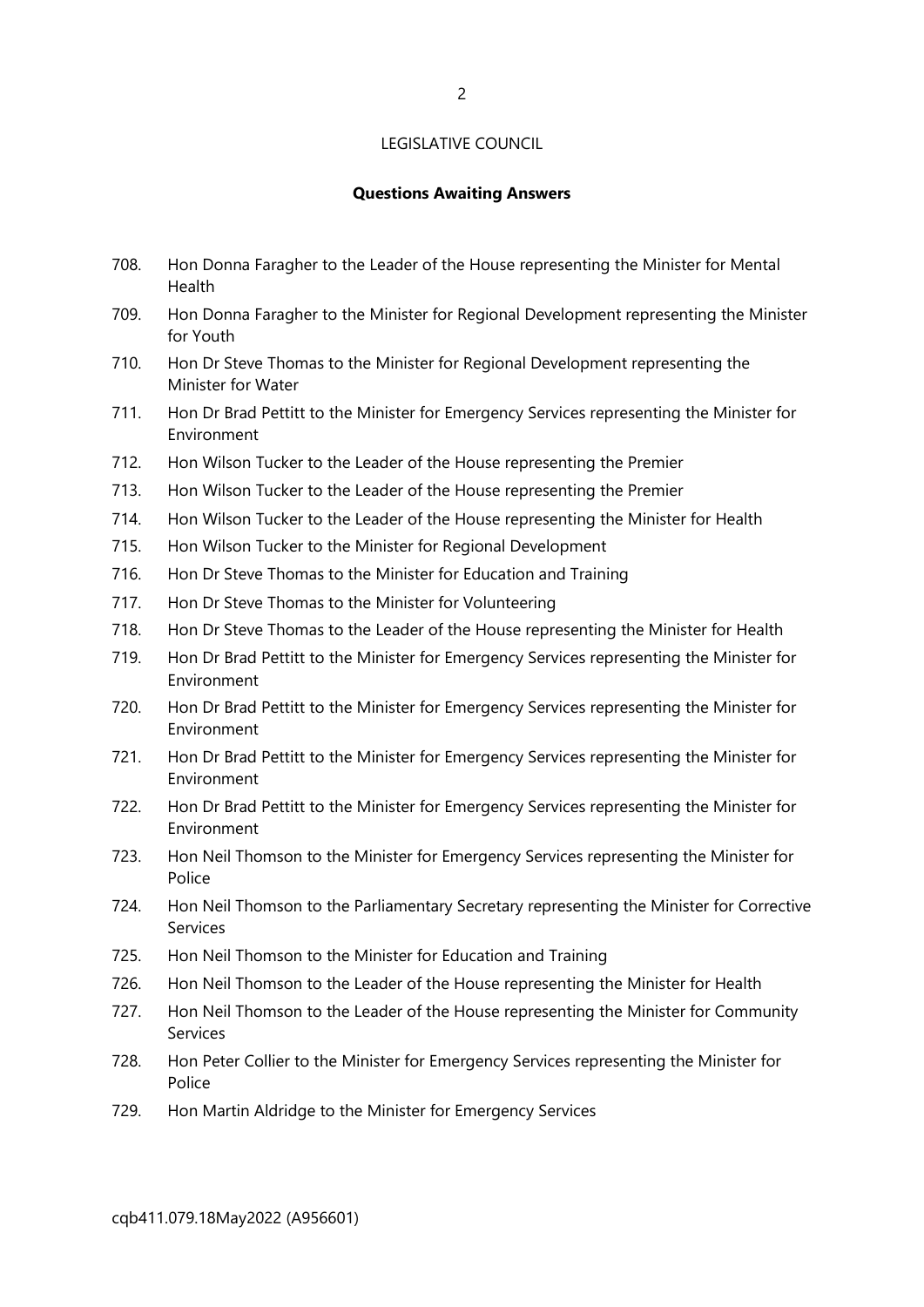#### LEGISLATIVE COUNCIL

#### **Questions Awaiting Answers**

#### *Notice Given Wednesday, 11 May 2022*

- 730. Hon Donna Faragher to the Minister for Regional Development
- 731. Hon Donna Faragher to the Minister for Education and Training
- 732. Hon Donna Faragher to the Minister for Education and Training
- 733. Hon Donna Faragher to the Minister for Education and Training
- 734. Hon Donna Faragher to the Leader of the House representing the Minister for Community Services
- 735. Hon Donna Faragher to the Leader of the House representing the Minister for Health
- 736. Hon Donna Faragher to the Minister for Education and Training
- 737. Hon Donna Faragher to the Leader of the House representing the Minister for Mental Health
- 738. Hon Donna Faragher to the Minister for Education and Training
- 739. Hon Donna Faragher to the Leader of the House representing the Minister for Mental Health
- 740. Hon Donna Faragher to the Leader of the House representing the Minister for Mental Health
- 741. Hon Donna Faragher to the Leader of the House representing the Minister for Health
- 742. Hon Donna Faragher to the Leader of the House representing the Minister for Health
- 743. Hon James Hayward to the Parliamentary Secretary representing the Minister for Energy
- 744. Hon James Hayward to the Minister for Emergency Services representing the Minister for **Police**

#### *Notice Given Thursday, 12 May 2022*

- 745. Hon Dr Brad Pettitt to the Minister for Emergency Services representing the Minister for Racing and Gaming
- 746. Hon Dr Brad Pettitt to the Minister for Emergency Services representing the Minister for Racing and Gaming
- 747. Hon Dr Brad Pettitt to the Minister for Emergency Services representing the Minister for Racing and Gaming
- 748. Hon Dr Brad Pettitt to the Minister for Emergency Services representing the Minister for Racing and Gaming
- 749. Hon Dr Brad Pettitt to the Minister for Emergency Services representing the Minister for Racing and Gaming
- 750. Hon Dr Steve Thomas to the Leader of the House representing the Premier
- 751. Hon Donna Faragher to the Leader of the House representing the Minister for Health
- 752. Hon Dr Steve Thomas to the Leader of the House representing the Premier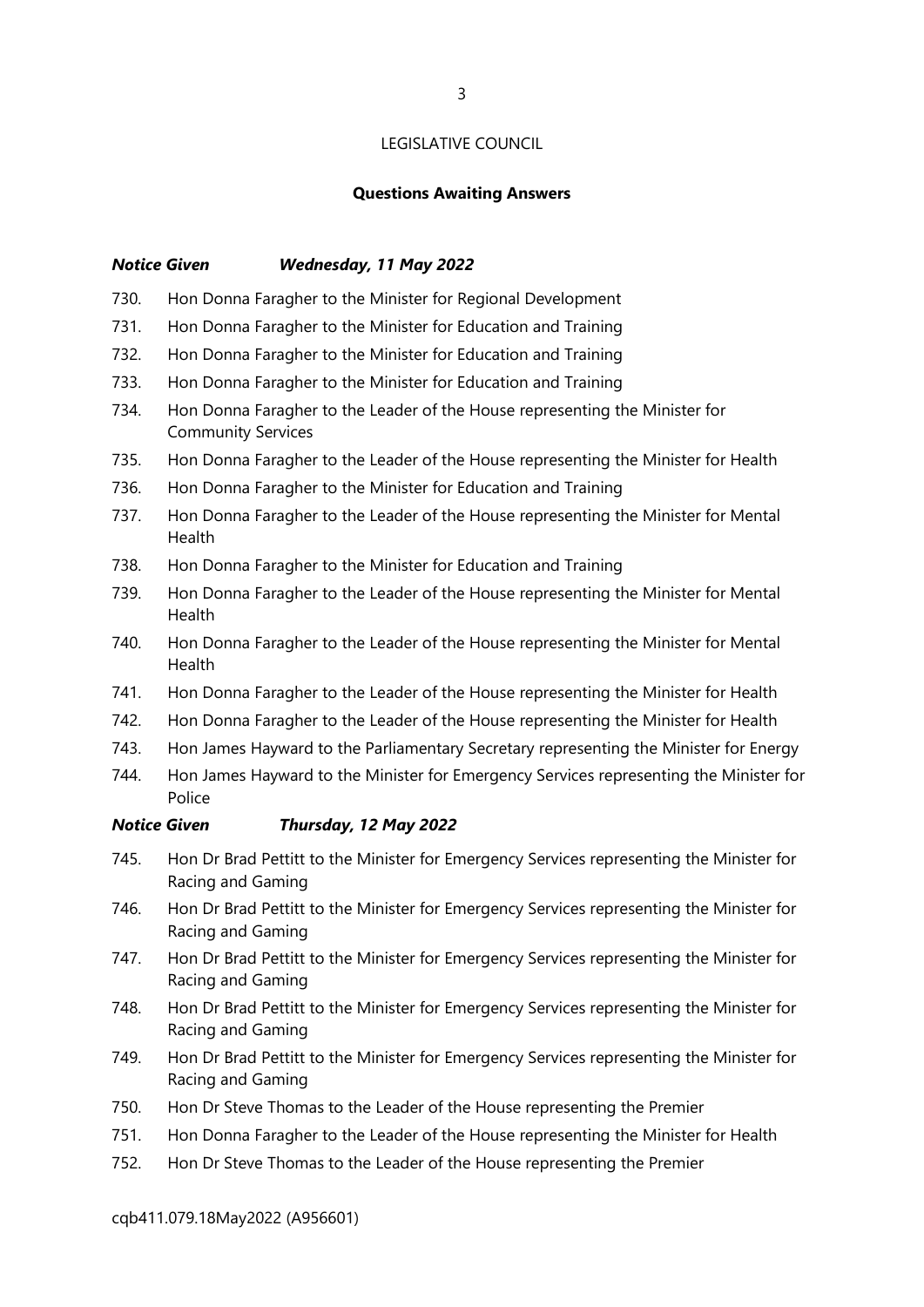# LEGISLATIVE COUNCIL

## **Questions Awaiting Answers**

- 753. Hon Nick Goiran to the Parliamentary Secretary representing the Attorney General
- 754. Hon Nick Goiran to the Parliamentary Secretary representing the Attorney General
- 755. Hon Nick Goiran to the Leader of the House representing the Minister for Child Protection

# *Notice Given Tuesday, 17 May 2022*

756. Hon Dr Steve Thomas to the Leader of the House representing the Premier